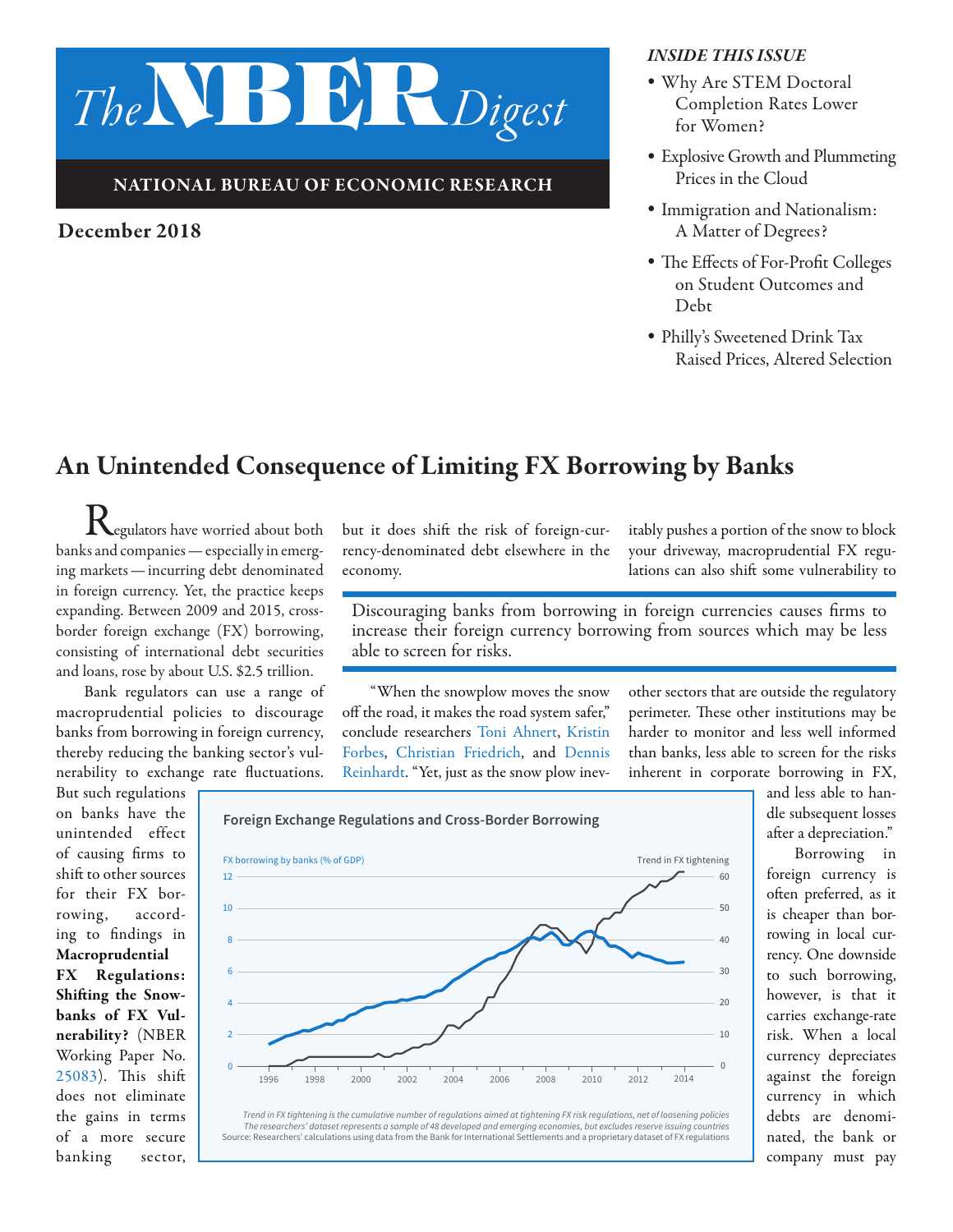more to service its debt. Severe depreciation could precipitate a default. Macroprudential rules that are designed to discourage FX borrowing by banks make such borrowing more expensive, and lead to less borrowing of this sort. The end result should be an economy less sensitive to exchange rate fluctuations.

The researchers report that tighter FX borrowing rules lead banks to cut such borrowing by about one third, on average. That amounts to an average debt reduction of between 0.5 and 0.7 percent of GDP. Effects of these regulations are even larger in major emerging markets such as

Indonesia or Brazil, where FX borrowing appears to fall by about half in response to such regulations.

In the face of such regulations, corporations, which are now unable to borrow in FX from local banks, increase their FX borrowing from other sources (such as through issuing bonds) by about 10 percent. This effect is also large—as much as a 20 percent increase—in major emerging markets. The researchers draw this conclusion by analyzing data from 48 nations over the period 1995 to 2014. They caution that not all FX transactions are captured in

their data, such as those that occur through a third country, and that it is possible that exchange rate hedging reduces the corporation's vulnerability. They nevertheless conclude that the corporate response weakens, to some extent, the regulatory guardrails against financial disruption from exchange rate fluctuations that the financial authorities have tried to install. They note that macroprudential FX controls could provide an alternative to capital controls for countries concerned about excessive borrowing in foreign currency.

*—Laurent Belsie* 

# Why Are STEM Doctoral Completion Rates Lower for Women?

 $\mathbf M$ ore than half of all doctoral graduates in the United States in 2016 were women, but women accounted for just 23 percent of engineering and 26 percent of mathematics graduates.

In Nevertheless She Persisted? Gender Peer Effects in Doctoral STEM Programs (NBER Working Paper No. [25028\)](http://www.nber.org/papers/w25028), [Valerie K. Bostwick](http://www.nber.org/people/vkbostwick) and [Bruce A.](http://www.nber.org/people/bruce_weinberg)  [Weinberg](http://www.nber.org/people/bruce_weinberg) explore differences in PhD class composition in an attempt to explain why women are underrepresented in sciencerelated fields. They find that women who enter PhD programs in which they have

no female peers are 12 percentage points less likely to graduate than men in the same program. A one standard deviation increase in the percentage of female students (a 20.7 percentage point increase) closes that gap in the probability of on-time graduation by 4.6 percentage points.

The researchers use data on individual PhD program classes (cohorts) for public universities in Ohio over the period 2005–

09. The data include information on transcripts and funding for each student, allowing the researchers to follow individual

In STEM cohorts with no female peers, women are 12 percentage points less likely to graduate within six years than their

Women entering PhD programs in which they have no female peers are 12 percentage points less likely to graduate than men entering the same program.

outcomes over time. They focus on degree programs in science, technology, engineering, and mathematics (STEM). For each STEM degree program, they calculate the share of each cohort that is female and then estimate the impact of that share on completion rates.

male counterparts. This disparity in progress-toward-degree is largely due to different progression rates early in the doctoral programs. Women in the first year of a PhD program are 10 percentage points more likely to drop out before the second year if there are no other women in their cohort.



A 10 percentage point increase in the share of women within a cohort increases the probability of on-time graduation for a female student by 1 percentage point.

The researchers then analyze how these effects vary across different STEM fields. They group doctoral programs as either "typically male," defined as a program with more than 61 percent males in the sample period (the median value), or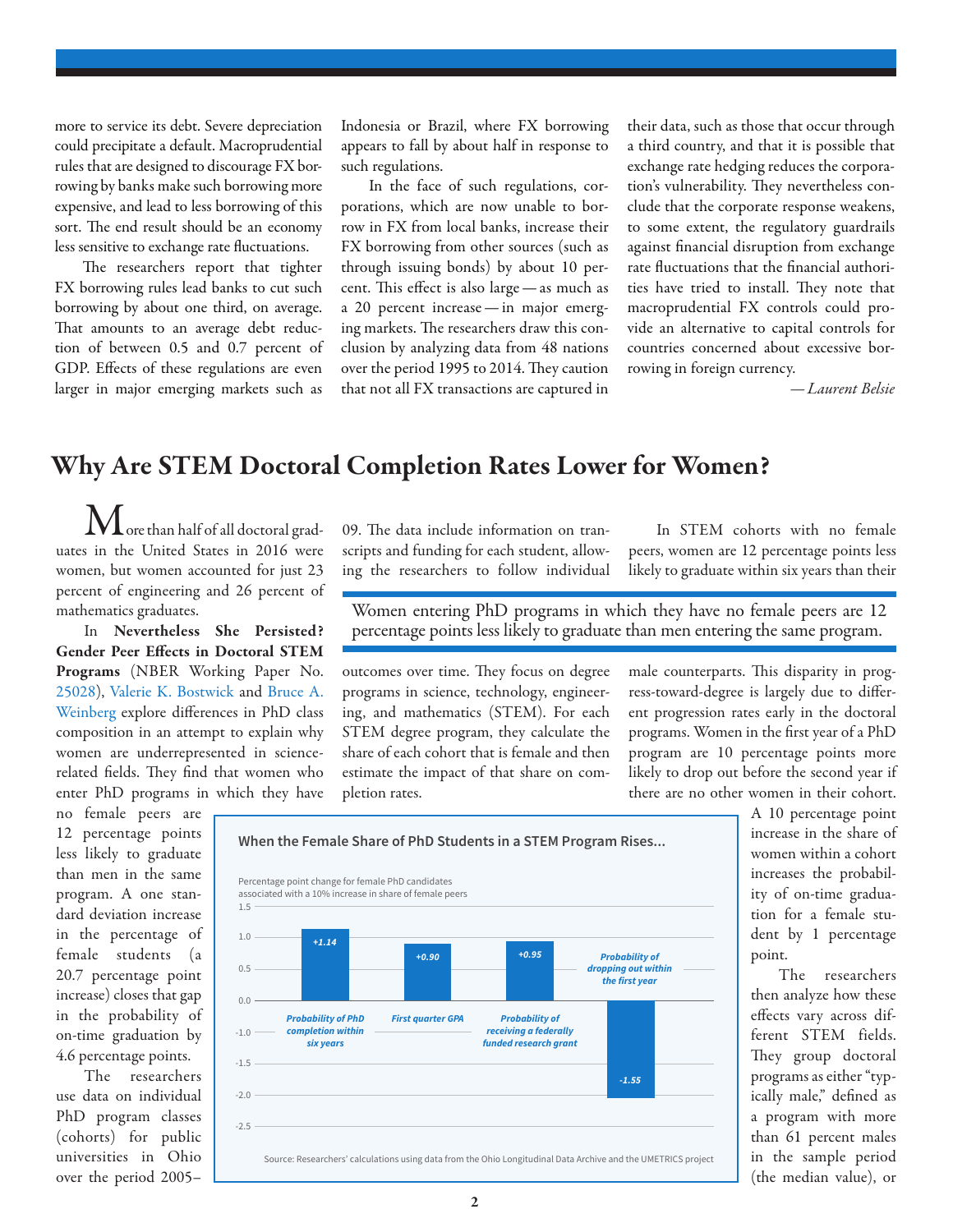"typically female" (all the rest). Typically male programs include engineering and physics; typically female programs include psychology and public health. The gender gap in graduation rates is larger for typically male programs: Women are 16 percentage points less likely to complete typically male programs. The researchers do not find consistently different graduation rates for the genders in typically female programs.

Women in cohorts with no female peers have worse first-term grades than men, compared to women in mixed-gender programs. However, this accounts for less than a quarter of the differential graduation rates between females and males. Women in a heavily dominated male cohort are no less likely to obtain research funding. Moreover, the lower graduation rates do not appear to be driven by any effects of the gender composition of faculty or older cohorts. The researchers hypothesize that that graduate school cohorts with a relatively large share of women are more likely to have a positive climate for women, and that this climate increases the likelihood of program completion.

*—Morgan Foy* 

## Explosive Growth and Plummeting Prices in the Cloud

 $\mathbf I$  he rise of the virtual cloud—the array of computer services that are offered for off-site use via the internet—has been one of the most important information technology (IT) developments of the last decade. Data on "the cloud" has not, however, been compiled systematically. [David Byrne](https://www.nber.org/people/david_byrne), [Carol](https://www.nber.org/people/carol_corrado)  [Corrado](https://www.nber.org/people/carol_corrado), and [Daniel E. Sichel](https://www.nber.org/people/daniel_sichel) remedy this shortcoming, and chart the course of this latest technological revolution in The Rise of Cloud Computing: Minding Your P's, Q's and K's (NBER Working Paper No. [25188](https://www.nber.org/papers/w25188)).

The researchers find that the prices of cloud services have plummeted, market size has burgeoned, and investment in related

technology has soared. But because much cloud spending is on intermediary inputs classified in overly broad categories, its contribution to the economy has been difficult to gauge. Moreover, it appears that official statistics are undercounting a significant chunk of investment in IT equipment that is constructed internally by cloud service providers.

To measure price trends, the researchers rely on the cloud's

largest provider, Amazon Web Services, which began posting prices on the internet in 2009. Prices dating back to that period were drawn from web pages stored

in the Internet Archive, a nonprofit digital library of books, movies, software, music, and websites.

 The prices Amazon charged for cloud computing services trended downward at

To assess the growth rate of business purchases of cloud services, the researchers rely on a combination of government and corporate data. Bureau of the Census figures for the economic category cover-

Costs of basic cloud services fell at double-digit annual rates between 2014 and 2016, while revenue from web services grew by 70% in 2015 and 55% in 2016.

a steady but relatively modest pace prior to 2014. After that, Amazon cut rates dramatically, likely in response to competition from Microsoft and Google, which entered the public market in 2014. For example, over the ing data processing, hosting, and related services grew 8 percent in 2015 and 10 percent in 2016. But sales of cloud services rose much more rapidly: Revenue at Amazon Web Services grew 70 percent in



Included telecom service providers are AT&T, Verizon, Sprint, T-Mobile, Century Link and related companies Included cloud service providers meet Cisco's definition of hyperscale providers. Source: Researchers' calculations using data from public financial filings

2009–13 period, prices for Amazon's storage product fell at an average annual rate of 12 percent. From 2014 to 2016, prices fell at an average annual rate of 25 percent.

2015 and 55 percent in 2016. Estimates of traffic at cloud data centers, compiled by Cisco Systems, indicate even faster rates of advance, at an average annual rate of increase of 62 percent from 2010 to 2016. Translating these various growth estimates into the value of purchased cloud services, however, is tricky, because of inconsistent definitions and the wide range of activities supported by cloud infrastructure.

The researchers also conclude that official economic records likely miss a significant amount of investment in IT by cloud service providers. These companies purchase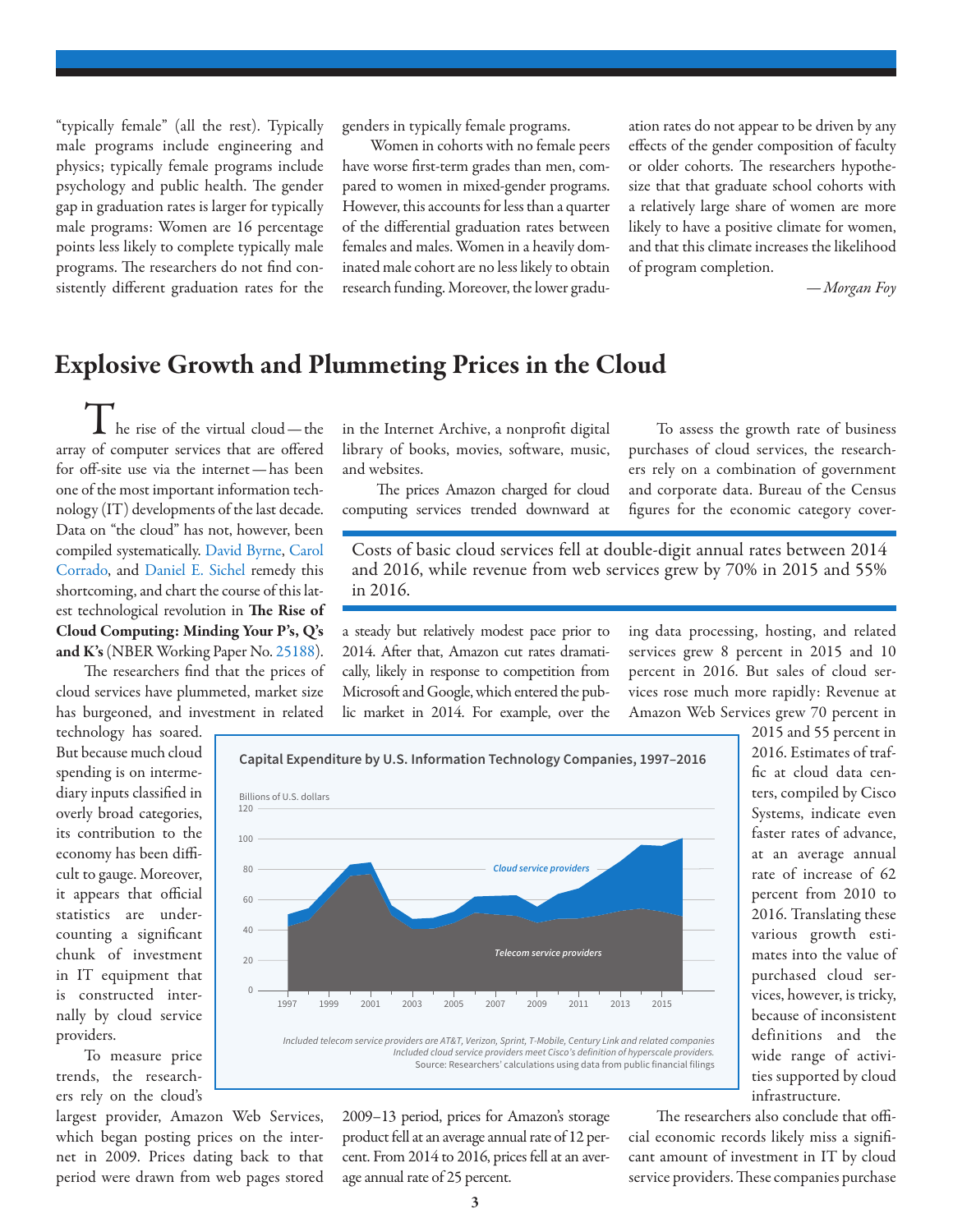a large quantity of electronic components that appear to be used internally and incorporated into final products. The researchers estimate that had such "own-account investment" been counted as business investment, the official figures for nominal IT equipment and software investment would have been \$58 billion higher for 2015. That amounts to 0.32 percent of GDP. Over the 2007–15 period, they calculate that includ-

ing own-account investment would boost the average annual nominal growth rate for IT equipment investment by roughly 2 percentage points.

*—Steve Maas*

## Immigration and Nationalism: A Matter of Degrees?

**K**ecent elections in Europe and the United States demonstrate the growing strength of populist and nationalistic causes and politicians. One explanation of this development is deep voter anger at governmental policies with regard to immigrants, whom the nationalists tend to view as poor, unskilled, and burdens on the national economy and budget.

In Skill of Immigrants and Vote of the Natives: Immigration and Nationalism in European Elections 2007–16 (NBER Working Paper No. [25077](http://www.nber.org/papers/w25077)), [Simone](http://www.nber.org/people/simone_moriconi)  [Moriconi,](http://www.nber.org/people/simone_moriconi) [Giovanni Peri](http://www.nber.org/people/giovanni_peri), and [Riccardo Turati](http://www.nber.org/people/riccardo_turati) explore the relationship between immigration and European elections. They develop an index of "nationalistic" attitudes of political parties to measure the shift in preferences among voters when confronted with influxes of skilled and unskilled immigrants. They find that larger inflows of highly educated immigrants dampen nationalistic sentiments, while larger inflows of less-educated immigrants heighten them. Their results imply that a more balanced inflow of high-skilled and low-skilled immigrants could attenuate voters' nationalistic attitudes.

The economic, political, and cultural impact of immigration on European countries has been widely studied, with particular attention to how the education levels of native voters influence their voting preferences. The new study tracks voter attitudes and behavior for all political parties and elections in 12 European countries for a decade. It relies on demographic and political data from the European Social Survey and a number of other sources. In addition, the researchers collected and classified the political manifestos of 126 parties for 28 elections, focusing in particular on how frequently

these materials mentioned nationalistic subjects, the European Union, and other indicators of where parties stood on the political

regional pockets in the United Kingdom, Ireland, France, Germany, Demark, Sweden, Norway and, especially, Italy.

Across a dozen European countries, an influx of less-educated immigrants fanned nationalism, while inflows of highly educated immigrants dampened it.

spectrum. In effect, they created an "average nationalism score" that they could use to measure voting pattern deviations either toward or away from nationalism in reaction to immigrant inflows.

The analysis of voter attitudes with

**High- and Low-Skilled Immigrants**



regard to nationalism finds that highly educated native voters are less nationalistic in their attitudes towards immigrants than less-educated natives. The data also show strong nationalistic sentiments in

The researchers address the potential effect of native nationalism on immigrant inflows in different skill groups by using the country-specific location of previous waves of immigrants to predict what the current skill composition of a nation's immigrant inflows would be if past patterns continued to hold. Then, they use variation in overall flows of immigrants, along with this predicted measure of skill composition, to create a measure of the skill composition of current inflows. They analyze how this measure was related to voting and voter preferences.

The results suggest that a 1 percent increase in the share of a country's population who are immigrants in highly educated, highly skilled groups was associated with a 0.1 standard deviation voting change away from nationalism. An increase of comparable size in the number of less-educated and lower-skilled immigrants led to a 0.12 standard deviation voting change towards nationalism. The same patterns emerged when the researchers analyzed voter sentiment expressed in surveys. In this case, a 1 percent increase in high-skilled immigrants led to a 0.07 standard deviation decrease away from nationalism, while a 1 percent increase in lower-skilled immigrants lead to a 0.07 increase in nationalism. The results were broadly similar regardless of whether the analysis focused on all immigrants or only on immigrants from non-EU nations. *—Jay Fitzgerald*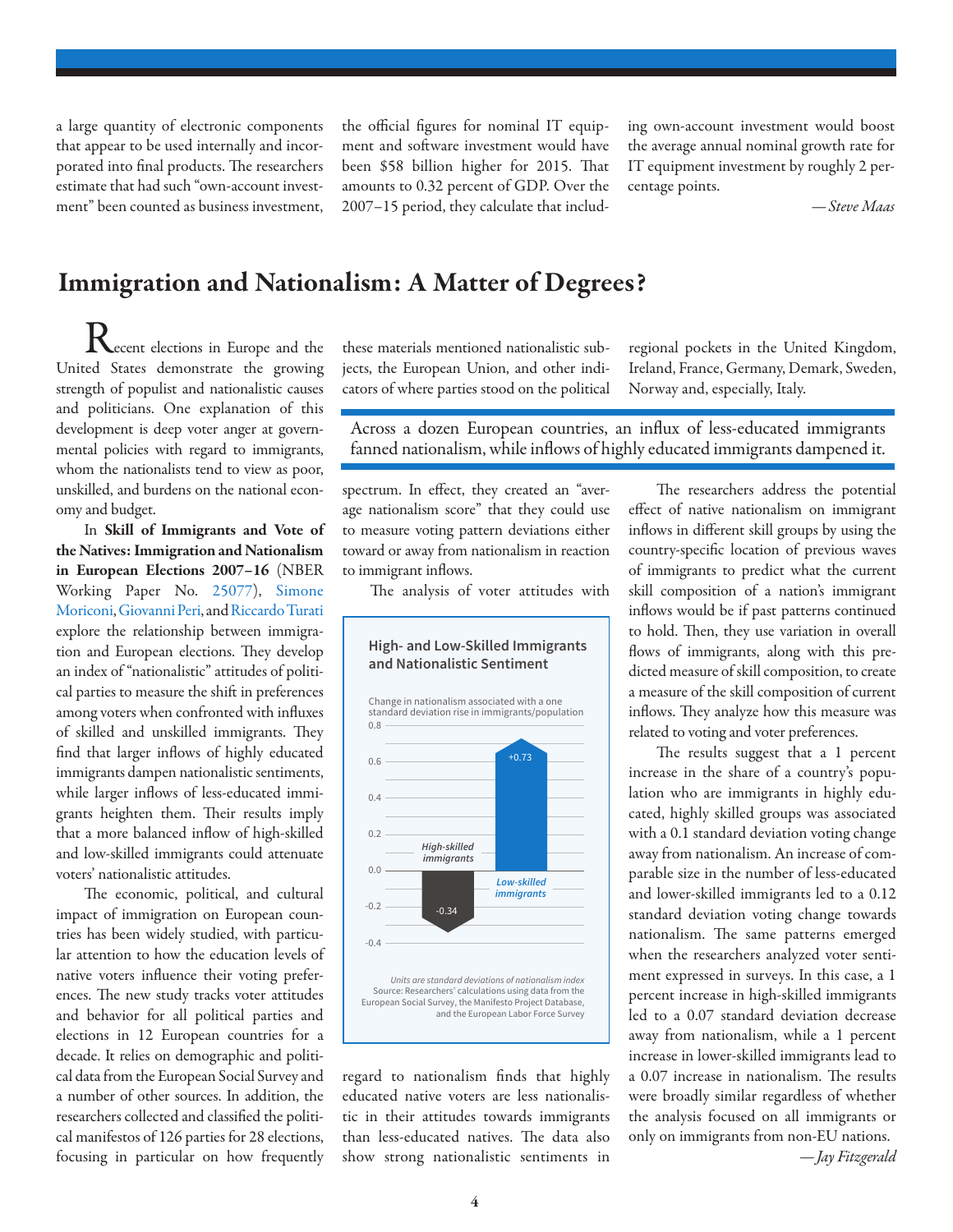## The Effects of For-Profit Colleges on Student Outcomes and Debt

 $\sum$ n increasing number of students are attending for-profit colleges. These institutions receive substantial public funds through federal financial aid programs. About 17 percent of Pell grants and Stafford loans went to for-profit undergraduate students in 2017, although those schools awarded just 7.6 percent of all associate and bachelor's degrees the year prior. Those who attend for-profit schools realize worse labor market outcomes and experience higher student-loan defaults than their peers who attend public institutions.

In How Does For-Profit College Attendance Affect Student Loans, Defaults, and Labor Market Outcomes? (NBER Working Paper No. [25042](http://www.nber.org/papers/w25042)), [Luis Armona,](http://www.nber.org/people/luis_armona) [Rajashri Chakrabarti,](http://www.nber.org/people/rajashri_chakrabarti) and [Michael F. Lovenheim](http://www.nber.org/people/michael_lovenheim) investigate whether these outcomes can be ascribed to atten-

dance at for-profit institutions or are the result of the fact that for-profits educate disproportionate numbers of disadvantaged students. They do this by taking advantage of the interaction between labor demand shocks that generate changes in demand for college and geographic variation in the latent supply of for-profit colleges.

For example, in

economic downturns, when demand for labor falls, it is common for people to pursue higher education or job retraining. Many potential students are faced with two choices: non-selective public institutions, such as area community colleges, or for-profit colleges, which are also typically non-selective. When there are more forprofit colleges in a given area, the likelihood that a potential student will enroll in one is higher.

The researchers studied areas that experienced similar changes in the demand for labor—including both positive and negative shocks—between 2000 and 2014, but which differed in the share of forprofit institutions among their colleges and schools in each CBSA in 2000.

In CBSAs with a higher share of forprofit schools, the expansion in for-profit enrollment during downturns was greater. For example, the researchers estimate that, on average, a one percentage point fall

Those who opt for for-profit schools over similarly selective public colleges borrow more, default at a higher rate, and have lower likelihood of employment.

universities at baseline. Their analysis is conducted using data on 815 core-based statistical areas (CBSAs), which are geographic areas that consist of one or more counties associated with an urban area. CBSAs that had only for-profit institutions were excluded. The researchers studied two distinct time periods: from 2000 to 2008, when the labor market was generally strong, and 2008 to 2014, a period that in labor demand increased enrollment in four-year for-profit schools in a CBSA by about 230 more students when the share of for-profit schools was one percentage point higher in 2000. To place this change in context, the average number of forprofit students in a CBSA was about 3100.

The researchers find that for-profit schools put students at greater financial risk than their public counterparts. They



examine the impact of attending a forprofit institution on various outcomes and find higher loan amounts (\$6,428 in additional loans for students at two-year schools, \$3,356 for four-year students), lower likelihood of employment, and higher default rates among students at both four-year and two-year for-profit institutions, relative to their peers who

encompasses the Great Recession. They note that labor market conditions vary between CBSAs in any given year.

To establish how local labor conditions over a three year period affected residents' decision to return to school, the researchers relate each year's enrollment figures to a rolling labor demand shock measure calculated over the three previous years. To establish a supply baseline, they calculate the proportion of for-profit

went to similarly selective public schools. Students at two-year for-profit institutions were more likely to obtain a degree than their publicly educated peers, but they were less likely to be employed six years after graduation. The researchers conclude that "Students could earn more, take on less debt, default at lower rates, and be more likely to graduate if they attended a public four-year institution."

*—Anna Louie Sussman*